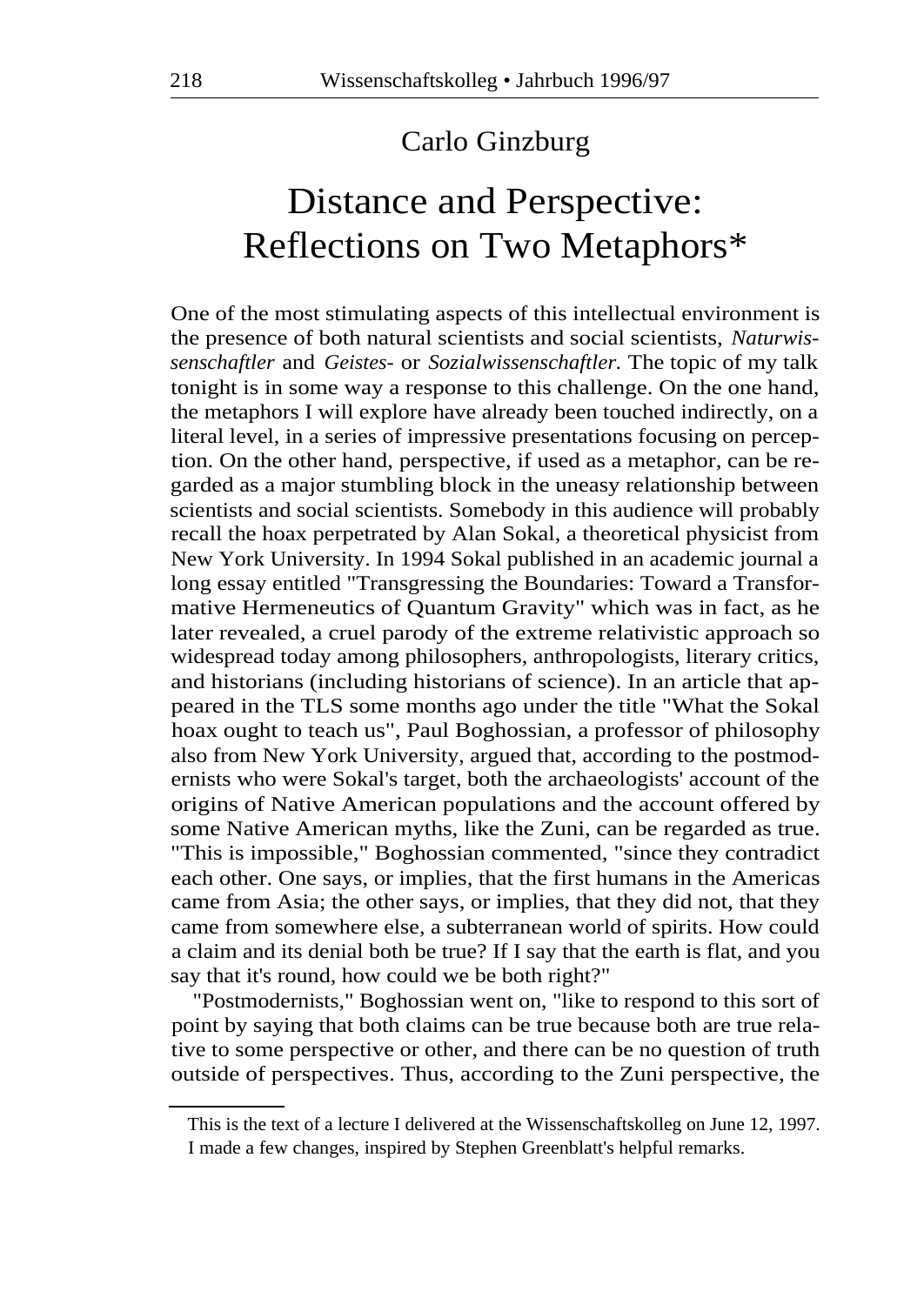first humans in the Americas came from a subterranean world; and according to the Western scientific perspective, the first humans came from Asia. Since both are true according to some perspective or other, both are true."

Let me immediately say that I share Sokal's and Boghossian's dislike of postmodernist skeptical conclusions. But Boghossian's presentation is in my view too simplistic. The argument connecting truth to perspective deserves a more serious approach, which should take into account both its history and its often overlooked metaphorical dimension. The argument is, of course, much older than postmodernism; its implications are, as I hope to show, far-reaching. My talk will focus on two crucial episodes in the history of this metaphor, one in late antiquity and one in early modern times. In the third and last part, I will comment on some implications of my topic.

1

In recent decades, the relationship between history, memory and oblivion has been scrutinized with unprecedented intensity. This widespread concern arose, we have been told, from multiple challenges: the imminent physical disappearance of the last generation of witnesses to the extermination of European Jews; the upsurge of old and new nationalisms in Africa, Asia and Europe; the growing uneasiness towards a dry, "scientific" approach to history, and so forth. There have been attempts to integrate memory within a more comprehensive vision of history. This is a valuable intellectual endeavour; but I would like to focus on the other side of the coin — the irreducibility of memory to history.

In his book *Zakhor,* Yosef Yerushalmi analyzed a double paradox: on the one hand, "although Judaism throughout the ages was absorbed with the meaning of history, historiography itself played at best an ancillary role among the Jews, and often no role at all"; on the other, "while memory of the past was always a central component of Jewish experience, the historian was not its primary custodian." Jews entered into a vital relationship with the past through the prophets, who explored the meaning of history, and through a collective memory transmitted by rituals, which conveyed "not a series of facts to be contemplated at a distance, but a series of situations into which one could somehow be existentially drawn." This is especially evident, Yerushalmi wrote, "in that quintessential exercise in Jewish group memory which is the Passover Seder... a symbolic enactment of an historical scenario whose three great acts structure the Haggadah that is read aloud: slavery — deliver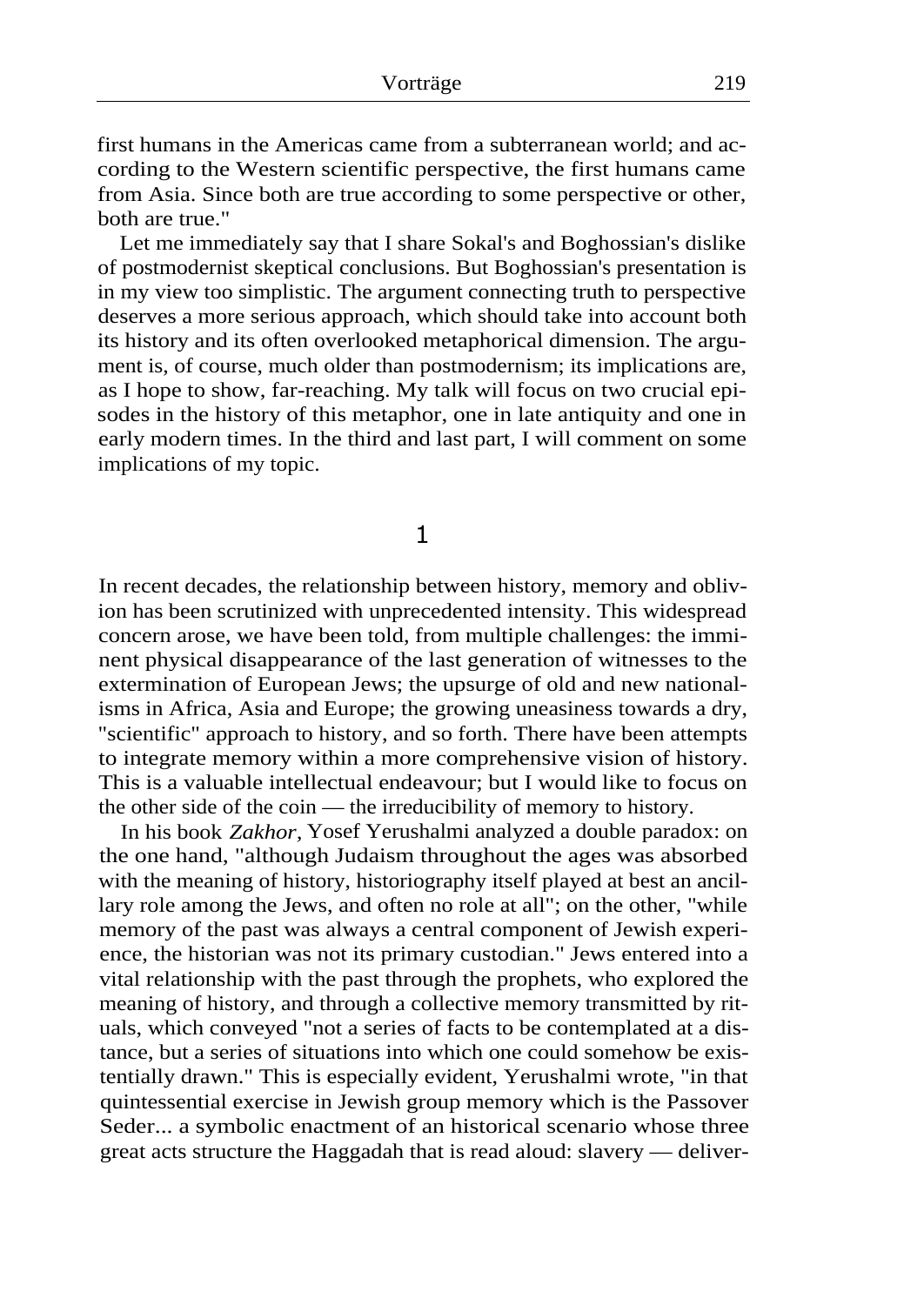ance — ultimate redemption." Therefore, Yerushalmi argued, the ahistorical, if not antihistorical attitude that is so prominent in the biblical and rabbinical tradition, "did not inhibit the transmission of a vital Jewish past from one generation to the next, and Judaism neither lost its link to history nor its fundamentally historical orientation.

"History" means here *res gestae,* not *historia rerum gestarum:* that is, a living experience *of* the past, not a scientific, detached approach *to* the past. In the Seder ceremony, Yerushalmi significantly wrote, "memory... is no longer recollection, which still preserves a sense of distance, but reactualization." This conclusion goes of course beyond Judaism. In all known cultures, collective memory, conveyed by rituals, ceremonies and other communal occasions, reinforces a link with the past which does not imply an explicit reflection on the distance from it. We are accustomed to associating this latter possibility with the emergence of history: a literary genre devoted also, but not only, to the record and storage of memorable events. It is not coincidental that history comes from *istoria —* the Greek word for enquiry. For a long time, Thucydides has been regarded as the prototype of the inquiring, scientific historian, and his account of the Peloponnesian wars as the highest example of a neutral, objective approach. More recently, the role played by Thucydides as an observer has come to the forefront. A well-known article on "Thucydides' Historical Perspective" argues that the perspective from which Thucydides wrote large sections of his work — a perspective based on the defeat of Athens in 404 — inspired his famous passage (1. 10. 2) in which the destruction of both Athens and Sparta was projected into a distant future. Political defeat taught Thucydides that cities and civilizations do indeed perish.

In ancient Greece there was neither a word corresponding to perspective nor a practice equivalent to the one invented and theorized in XVth century Florence. One can certainly apply the word "perspective" to the passages in which Thucydides suggested, usually in a disguised form, his subjective involvement in his apparently detached narrative. But even these passages are far removed from the postmodernist idea, rejected by Professor Boghossian, that "Since both [accounts of the origins of Native Americans] are true according to some perspective or other, both are true". The distant origins of this idea come from a tradition which is neither Jewish nor Greek. Let's go back again to memory and ritual — in fact, to a case in which their connection was made particularly explicit.

In celebrating Passover, just before his death, Jesus said: "This is my body which is given for you: this do in remembrance of me" (Luke 22: 19). As it has been remarked, these words were certainly consonant with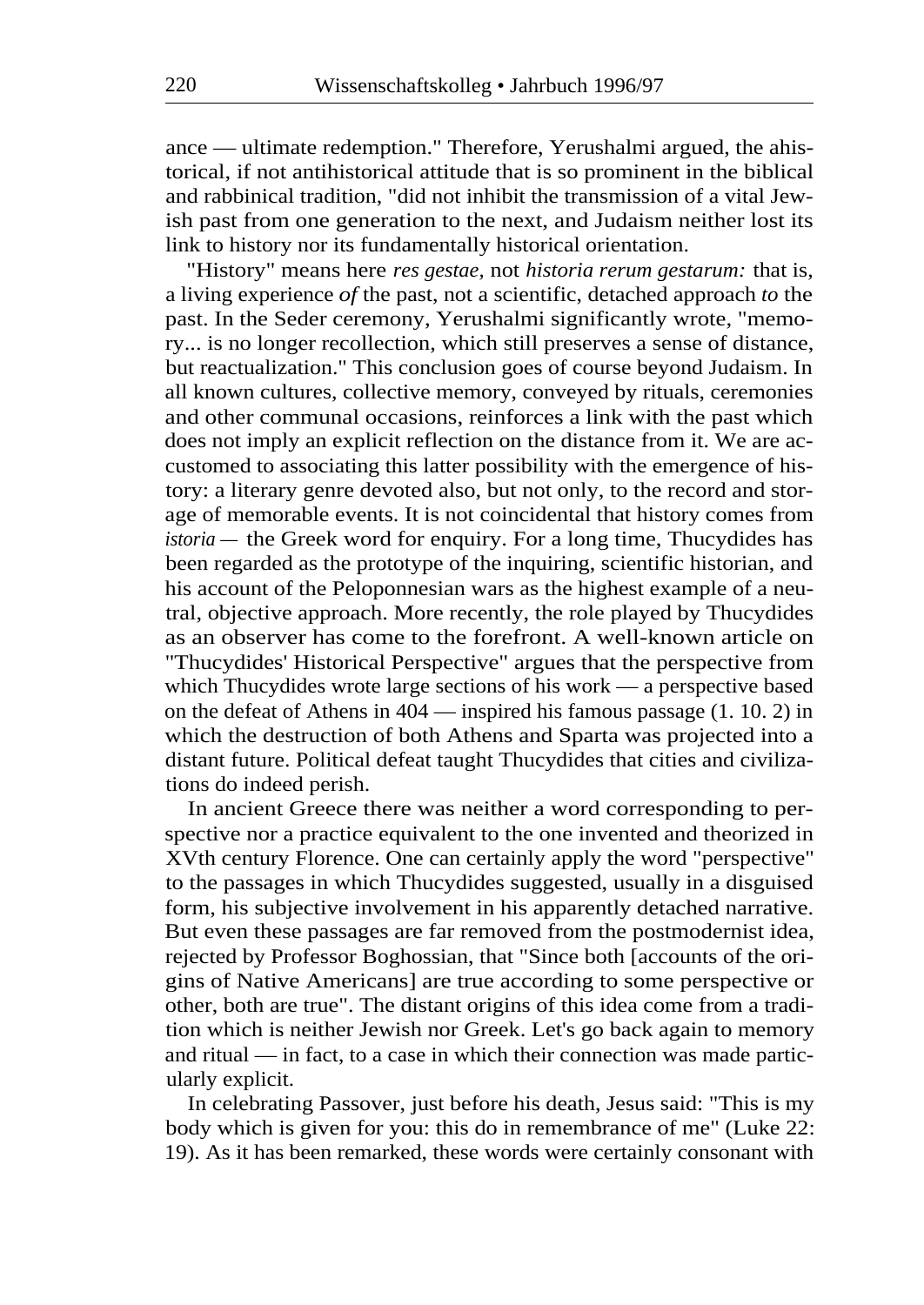the Jewish tradition. But Paul's momentous interpretation of the same words, which he quoted with some additions in I Cor. 11: 23ff., transformed Jesus's body into a *corpus mysticum,* as it was later called — a mystical body in which all believers were incorporated:

"When we bless `the cup of blessing' is it not a means of sharing in the blood of Christ? When we break the bread, is it not a means of sharing in the body of Christ? Because there is one loaf, we, many as we are, are one body; for it is one loaf of which we all partake" (1 *Corinthians. 10:*  16ff.).

"All", as one reads in *Galatians* 3, 28, implied the disappearance of every specificity — ethnic, social, or sexual: "there is no such a thing as Jew and Greek, slave and free-man, male and female; for you are all one person in Christ Jesus." In this universal perspective, the connection with the past — and especially with the Jewish past — took a new form.

The issue was addressed in general terms by Augustine, in a passage of his treatise *On Trinity (14.* 8.11). In discussing the seeds of the image of God in the human soul he wrote:

"Things that are past do not themselves exist, but only certain signs of them as past, the sight or hearing of which makes it known that they have been and passed away. And these signs are either situated in the places themselves, as for example monuments of the dead or the like; or exist in written books worthy of credit, as is all history that is of weight and approved authority; or are in the minds of those who already know them."

The power which masters the signs in our mind is *memoria,* on which Augustine wrote so profoundly in the tenth book of his *Confessions.*  But, as Victor Saxer showed in his remarkable work *Morts martyrs reliques en Afrique chrétienne aux premiers siècles,* in Augustine's writings *memoria* also had a range of other (and for us less predictable) meanings. It referred to funerary monuments of martyrs, the *monumenta mortuorum* mentioned in the passage I just quoted; to relics; to reliquaries; to liturgical commemorations. All these signs were related to the *Ecclesia Sanctorum,* which Augustine defined in his *Enarrationes in Psalmos (149. 3)* in the following terms:

"The church of the saints is that which God first prefigured (praesignative) before it was seen, and then set forth that it might be seen. The church of the saints was heretofore in writing, now it is in nations. Heretofore the church of the saints was only read of, now it is both read of and seen. When it was only read of, it was believed; now it is seen, and is spoken against."

*Ecclesia sanctorum erat antea in codicibus, modo in gentibus.* A contemporary of Augustine, Nicetas of Aquileia (ca. 340-414) stressed the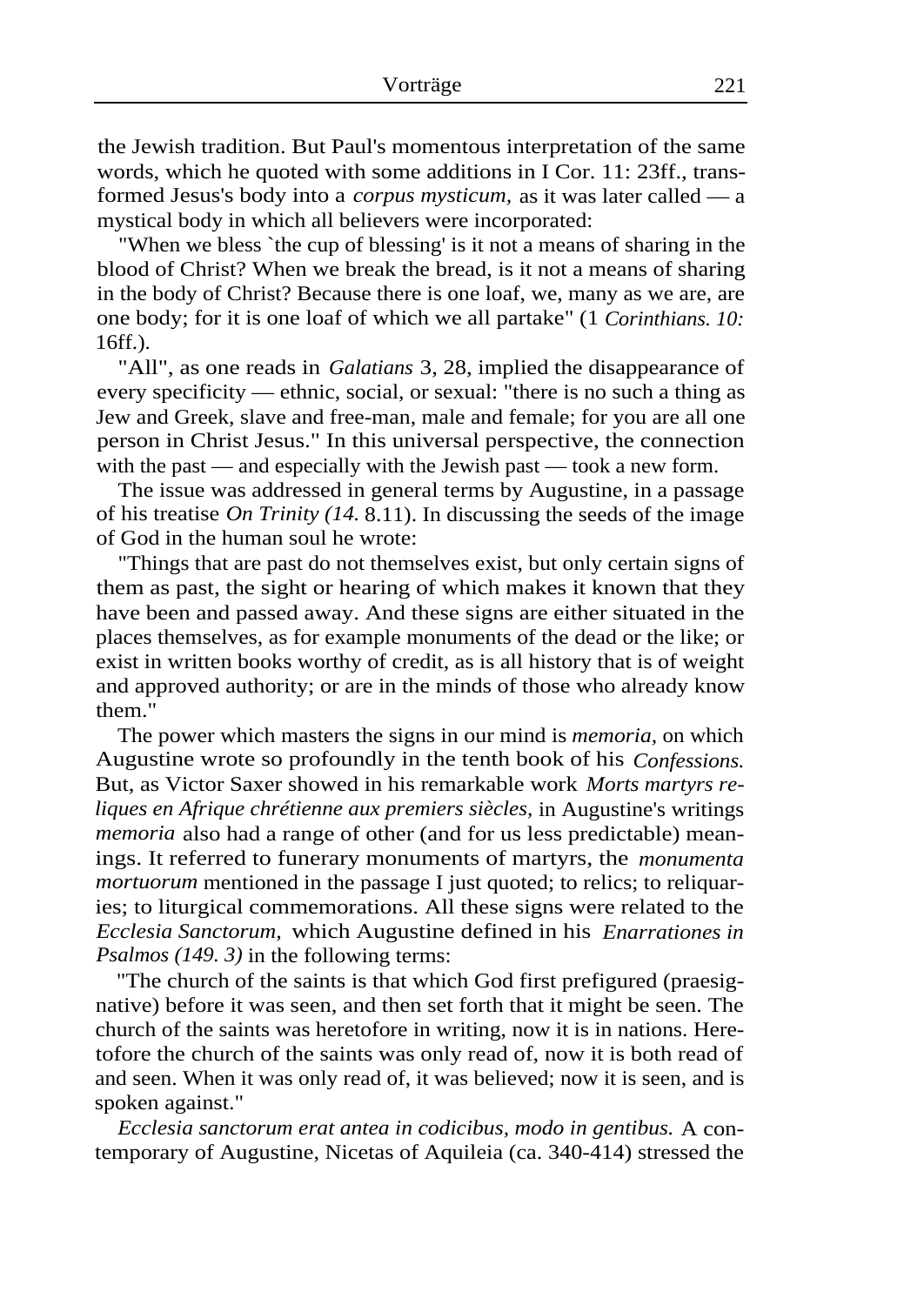continuity between the Old and the New Testament, between what could be read in the sacred books and what could be seen in reality, in even stronger terms:

"What else is the Church but the congregation of all saints? From the beginning of the world, the patriarchs Abraham, Isaac and Jacob; the prophets; the apostles; the martyrs; and the other just who were and are and will be, are one Church, because sanctified by one faith and one conversation, signed by one Spirit, they are made into one body; the head of which is Christ, as it is written."

In Augustine's thought, the Jewish and the Christina past were usually connected through the notion of *figura.* In this treatise *De doctrina Christiana* Augustine relied on this criterion in order to clarify some difficult passages in the New Testament. For instance, the seemingly monstruous injunction in John 6:53 — "Unless you eat the flesh of the Son of man and drink his blood, you have no life in you" — must be understood *figuraliter:* 

"It is therefore a *figura,* enjoining that we should have a share in the sufferings of our Lord, and that we should retain a sweet and profitable memory of the fact that his flesh was wounded and crucified for us."

But in another passage of *De doctrina Christiana* Augustine pointed to the excesses of a figurative interpretation of the Bible. We must refrain, he insisted, from projecting into the Bible the customs of the time and place in which we readers live (III. 10. 15):

"But since humanity is inclined to estimate sins, not on the basis of importance of the passion involved in them, but rather on the basis of their own customs, so that they consider something to be culpable in accordance with the way it is reprimanded and condemned ordinarily in their own place and time, and, at the same time, consider it to be virtuous and praiseworthy in so far as the customs of those among whom they live would so incline them, it so happens that if the Bible commends something despised by the customs of the listeners, or condemns what those customs do not condemn, they take the biblical locution as figurative if they accept it as an authority. However, the Bible teaches nothing but charity..."

This principle implied that "careful attention is... to be paid to what is proper to places, times, and persons lest we condemn the shameful too hastily." In some cases, Augustine says, we must read the Bible both on a literal and a figurative level — once again, because customs since then have changed (III. 12. 19):

"The just men of the past imagined and foretold the heavenly Kingdom in terms of an earthly kingdom. The necessity for a sufficient number of children was responsible for the blameless custom by which one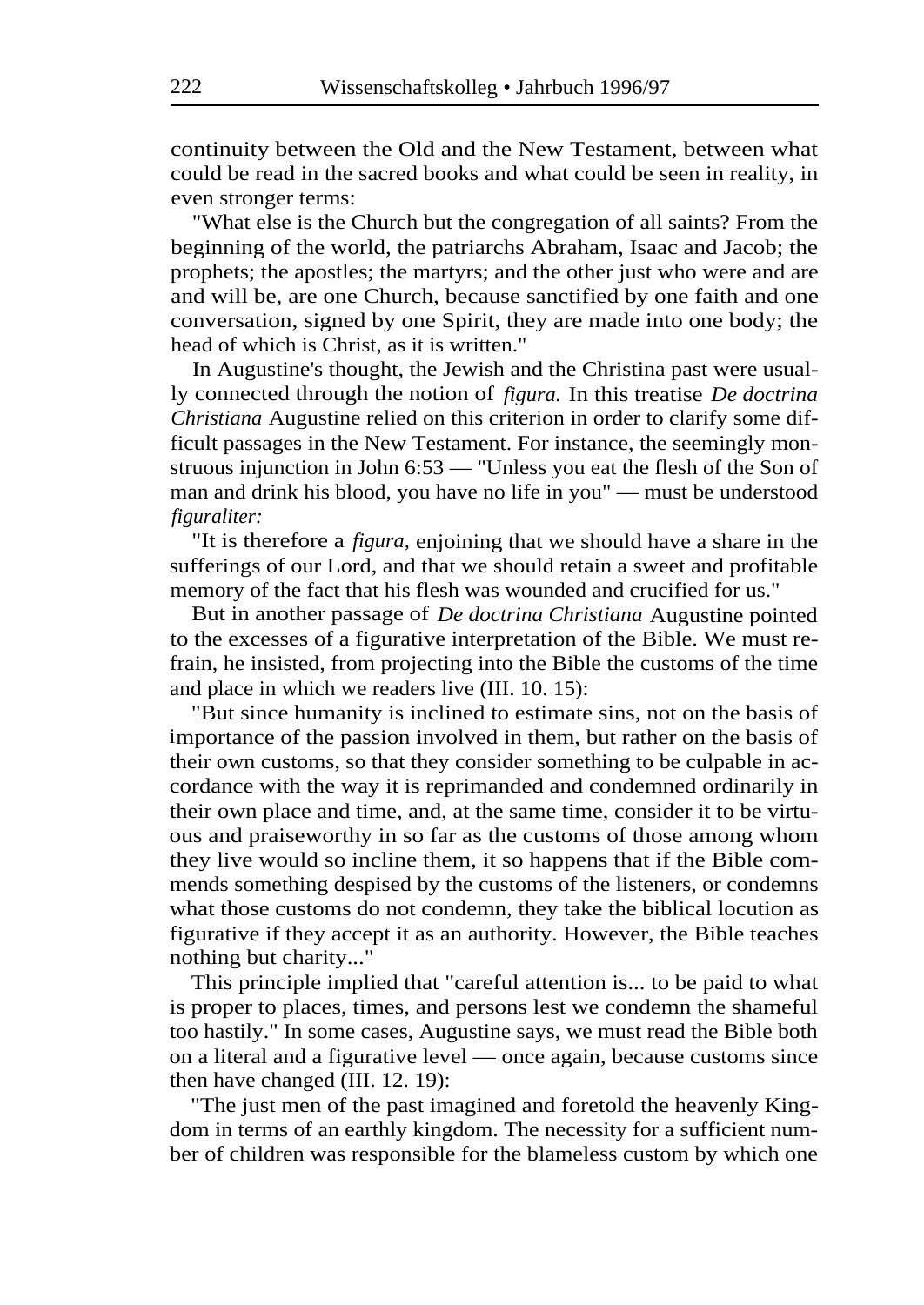man had several wives at the same time... And whatever is so narrated is to be taken not only historically and literally, but also figuratively and prophetically *(non solum historice ac proprie, sed etiam figurate ac prophetice acceptum interpretandum est) so* that it is to be interpreted for the end of charity, either as it applies to God, to one's neighbor, or both."

In the light of the divine accommodation to the history of mankind, which explained the existence of ancient customs like the patriarchs' polygamy, the Bible had to be read both prophetically and historically. Augustine's attitude towards Jewish sacrifices was inspired by the need to evaluate customs according to "the condition of their times". The Roman senator Volusianus once raised a provocative question: How could God welcome the new Christian sacrifices and reject the old ones? Did He ever change His mind? In his reply, addressed to the imperial commissioner Flavius Marcellinus, Augustine relied upon the notion of accommodation.

Let us first hear Augustine's voice:

"The wide range opened up by this question may be seen by anyone who is competent and careful to observe the contrast between the beautiful and the suitable, examples of which are scattered, we may say, thoughout the universe. For the beautiful, to which the ugly and deformed is opposed, is estimated and praised according to what it is in itself. But the suitable, to which the incongruous is opposed, depends on something else to which it is bound, and is estimated not according to what it is in itself, but according to that with which it is connected: the contrast, also, between becoming and unbecoming is either the same, or at least regarded as the same. Now apply what we have said to the subject in hand. The divine institution of sacrifice was suitable in the former dispensation, but is not suitable now. For the change suitable to the present age has been enjoined by God, who knows infinitely better than man what is fitting for every age..."

In order to understand this crucial passage one has to recall that Augustine's first literary work was a treatise on *De pulchro et apto* (On the beautiful and the suitable) dedicated to a Roman orator born in Syria and educated in Greece *(Conf.* IV, xiii, 20). In his *Confessions,*  Augustine gave a hint of the content of this treatise, which was at that time already unavailable to him and has been lost ever since; he also retrospectively criticized its Manichean perspective (IV, xv, 4). As both the title and Augustine's succinct recollection suggests, the treatise dealt with the distinction between beautiful and suitable, "pulchrum" and "aptum" (or "accommodatum"). The distinction had been discussed by Plato in his *Hippias Major,* and had clearly become part of the Platonic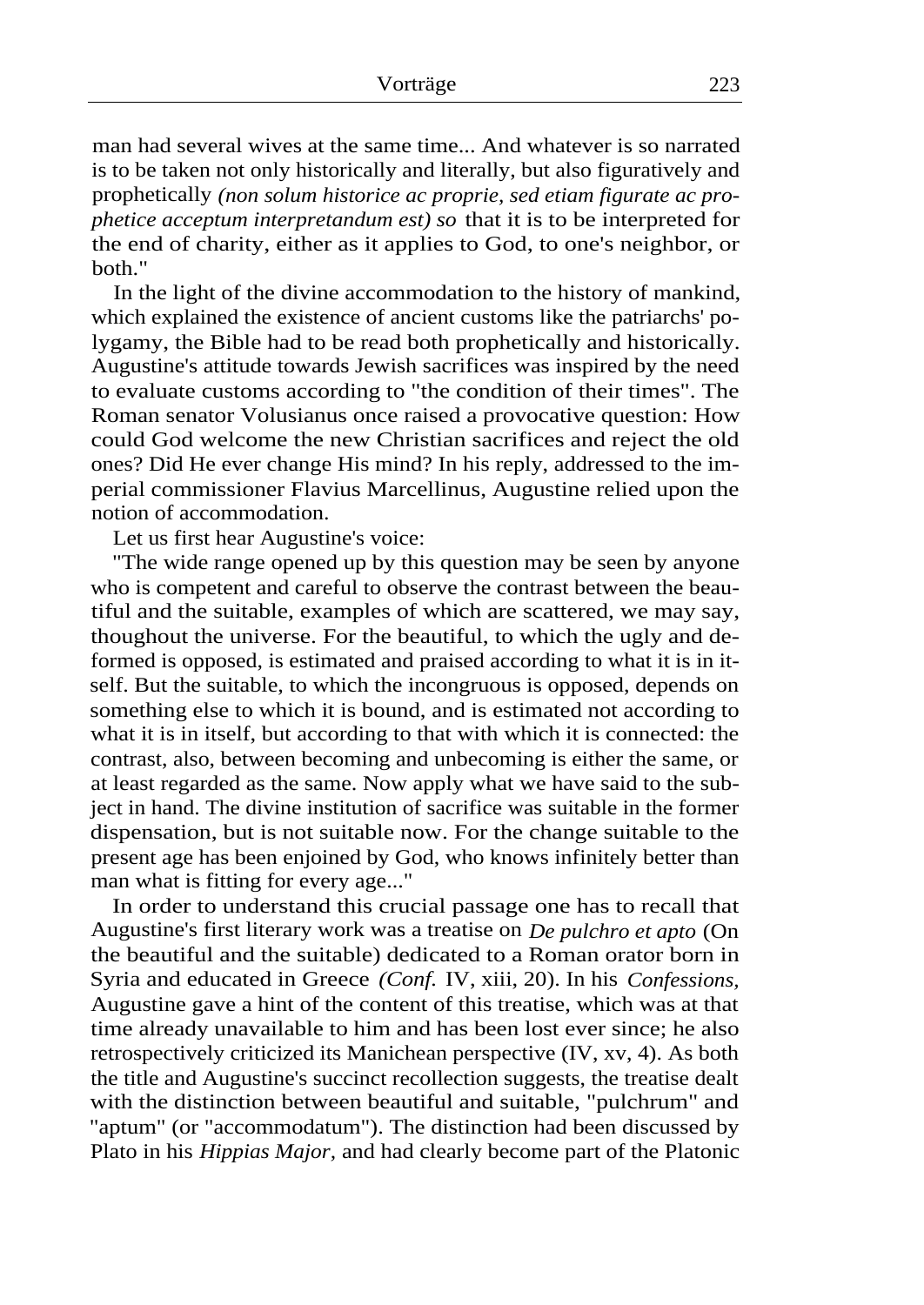legacy. But Augustine, who had little Greek, must have had an indirect access to these topics through Cicero's writings, which he had read passionately in his youth. In the aforementioned passage, Augustine echoed a long argument made by Cicero in his *De oratore* (55 B. C. E.), which, notwithstanding a deferential allusion to Plato, had a definitely unplatonic ring. Cicero started from an apparently obvious remark: there is in nature "a multiplicity of things that are different from one another and yet are esteemed as having a similar nature." This seemingly innocuous principle was then projected first into the arts, both visual and verbal, then into rhetoric, transforming the notion of literary and rhetorical genre into something close to our notion of individual style. Within a single art, like sculpture, Cicero wrote, we have excellent artists like Myro, Polyclitus, Lysippus, whose extreme diversity is appreciated by everybody. The same can be said about painting or poetry. Latin poets like Ennius, Pacuvius and Accius are as different from one from the other as the Greek poets, Aeschylus, Sophocles, and Euripides: all of them are nearly equally praised "in their various genre of writing". Their excellence is incomparable; perfection, as Cicero showed by giving succinct definitions of the characteristics of various orators, is reached by every artist in his own way. But ultimately, Cicero said; "if we could scrutinize all the orators from every place and every time, would we not conclude that there are as many genres as there are orators"?

We are far away from Plato's search for a universal idea of Beauty. Cicero explicitly rejected the notion of an all-embracing genre of oratory that would be appropriate for all causes, all audiences, all orators and all circumstances. The only advice he gave to his readers was to choose a style — high, low or middle — that would be appropriate to the legal case they would be dealing with (III, 54, 210-212).

Augustine had learned, first as a student, then as a teacher of rhetoric, to use technical words like *aptum* and *accommodatum,* the Latin equivalents of the Greek word *prepon.* His Christian theology was strongly affected by his early rhetorical training; more specifically, I would argue, his notion of divine accommodation had a definite rhetorical origin, which he made explicit in addressing himself, albeit indirectly, to Volusianus, the Roman senator. In approaching the relationship between Christians and Jews, Augustine relied upon a conceptual framework provided by his youthful reflections on the relationship between *pu1chrum* and *aptum,* between universal beauty and appropriateness to specific conditions. Cicero had stressed that in the realms of the visual and verbal arts excellence and diversity were not incompatible. But his argument, notwithstanding an allusion to orators "of any time", was basically achronic. Augustine took the same model but projected it into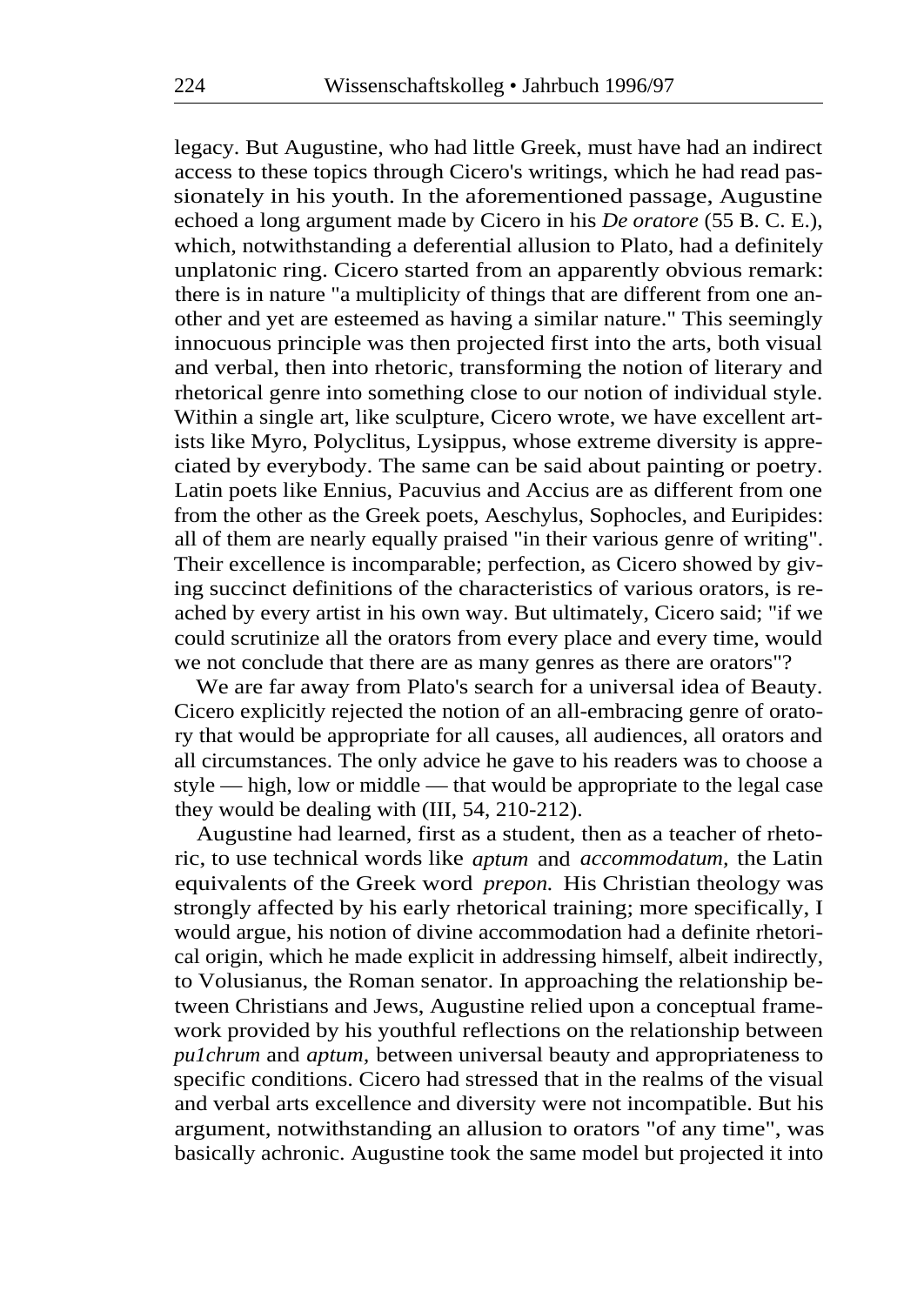a temporal dimension. The seasons of the year and the ages of human life show, Augustine wrote, that both nature and human activities "change according to the needs of times by following a certain rhythm, but this does not affect the rhythm of their change". Then he shifted to historical time, describing God as both "the unchangeable Governor" and "the unchangeable Creator of mutable things, ordering all events in His providence until the beauty of the completed course of time, the component parts of which are the dispensations adapted to each successive age, shall be finished, like the grand melody of some ineffably wise master of song..." Cicero's reflections on the nature of art and poetry paved the way to Augustine's praise of the beauty of history *(universi saeculi pulchritudo)* as a melodious song, which justified divine immutability and historical change, the truth of the Jewish sacrifices in their own time as well as of the Christian sacraments that had superseded them.

Ancient historians, from Thucydides to Polybius, notwithstanding their stress on the immutability of human nature, had understood that institutions and customs change. Augustine was also aware of this. In his *De doctrina christiana* (III. 12. 19) he noticed: "Although the ancient Romans considered it shameful to wear tunics stretching to the ankles and with long sleeves, now it is shameful for a well-born man not to wear a tunic of that type when he puts one on": a remark which was far from trivial, since it provided an example of historical change to be compared with the patriarchs' polygamy. But usually Augustine regarded the Jewish past as a special case, connected to the Christian present through a typological, not an analogical relationship. In order to articulate the notion that the Old Testament was at the same time true and superseded, Augustine looked for an approach which involved a less "jealous" *(Ex.* 3: 14; *Deut.,* 4: 24) attitude towards truth. He found the seeds of such an approach in Cicero's argument that artistic excellence is intrinsically beyond comparison.

"If Herodotus was the father of history, the fathers of meaning in history were the Jews," Yerushalmi recalled. But neither the Greeks nor the Jews ever thought of something comparable to our notion of historical perspective. Only a Christian like Augustine, reflecting on the fateful relationship between Christians and Jews, between the Old and the New Testament, could have come to the idea that — eventually reinforced by Hegel's concept of *Aufhebung —* became a crucial element of historical consciousness: that the past must be understood both in its own terms and as a link in a chain which ultimately leads to us. I would like to suggest that this ambivalence is a secularized projection of the Christian ambivalence towards the Jews.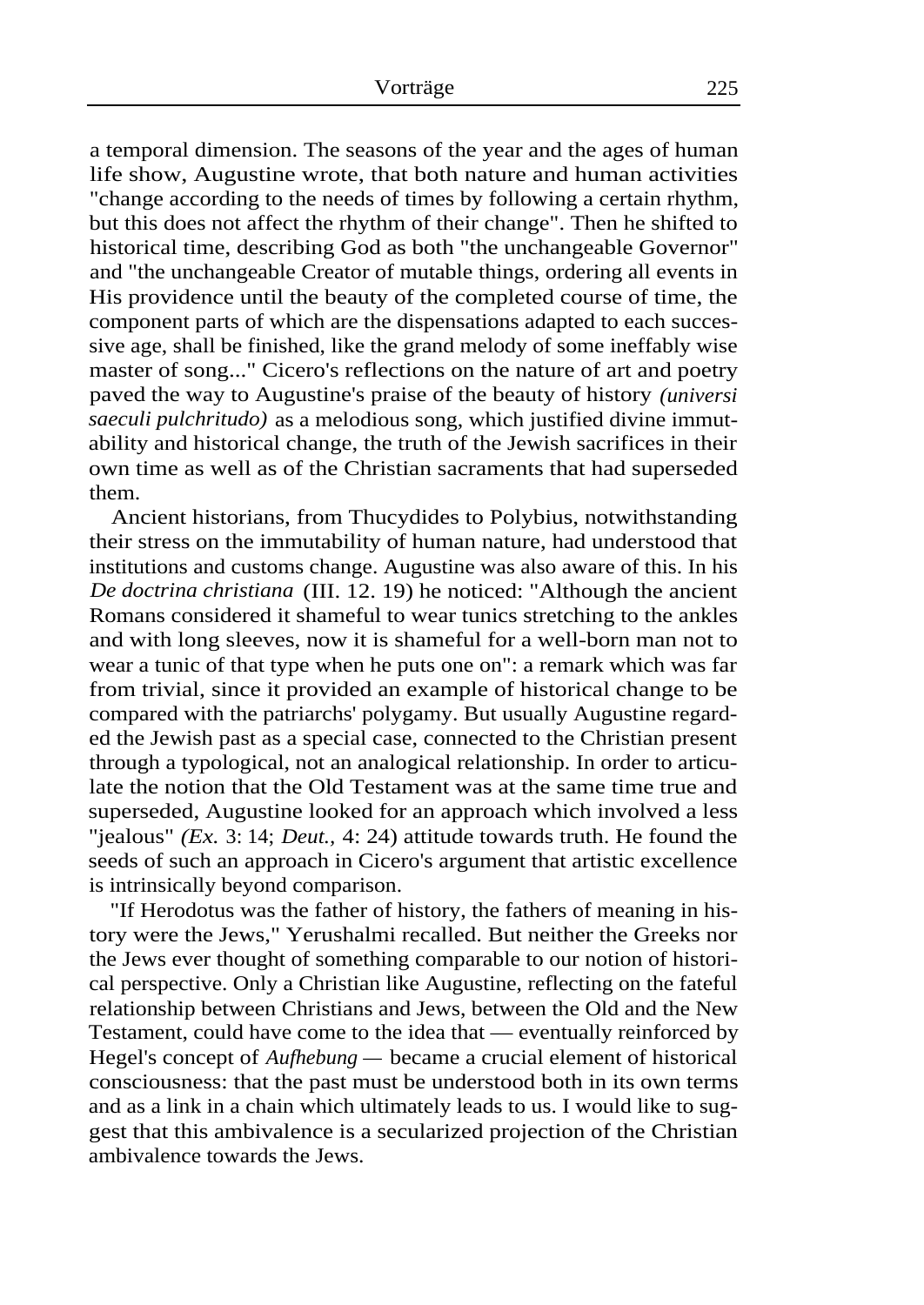## II

Augustine compared the beauty of history, *universi saeculi pulchritudo,*  to a melody based on a harmonious variety of sounds. The succession of centuries, he wrote in his *De vera religione,* is like a song which nobody can hear in its entirety. Readers familiar with Augustine's *Confessions*  and with the role played by music in its profound reflections on time will not be surprised by these comparisons. Since faith is based on hearing *(fides ex auditu),* Augustine could oppose human history, the time of faith and hearing, to eternity, the timeless contemplation of God.

We, on the contrary, are irresistibly drawn to translate Augustine's acoustic metaphors into visual ones, involving distance and perspective. In a sense, this sensorial shift is far from surprising. The printing press made images and books enormously cheaper, contributing to what has been called either the triumph of sight, or — more recently — the "scopic regime of modernity". But I wonder whether such a vague category can explain our propensity for visual metaphors. Much more intriguing is the parallel, repeatedly stressed by Erwin Panofsky, between the invention of linear perspective made in the Italian Renaissance and the simultaneous emergence of a critical attitude towards the past. A concrete link to Panofsky's arresting convergence is provided, as Gisela Bock suggested in a very perceptive essay, by a famous (although often overlooked) text: the dedication to Machiavelli's *II Principe.* 

Written in 1513-1514, *II Principe* (The Prince) was published posthumously in 1532, five years after Machiavelli's death; it immediately became a *succès de scandale.* The little book — *opusculo,* as Machiavelli called it — originally addressed to Giuliano de Medici had been later dedicated to Lorenzo di Piero de Medici Duke of Urbino, a nephew of Pope Leo X and a grandson of Lorenzo the Magnificent. The publication of *The Prince,* which originated in a Medicean milieu, still bore the dedication to the Duke of Urbino, who had died in 1519. In this short, dense address, Machiavelli admitted his boldness in making rules to princely power, notwithstanding his humble birth. Then, in order to counteract for possible criticism, Machiavelli made a comparison:

"For just as those who sketch landscapes place themselves down in the plain to consider the nature of mountains and high places, and to consider the nature of low places place themselves high atop mountains, similarly, to know well the nature of peoples one needs to be prince, and to know well the nature of princes one needs to be of the people."

This passage has been convincingly interpreted as an allusion to a painter who had become famous all over Italy for many things, including his landscapes: Leonardo da Vinci. At the end of 1502, between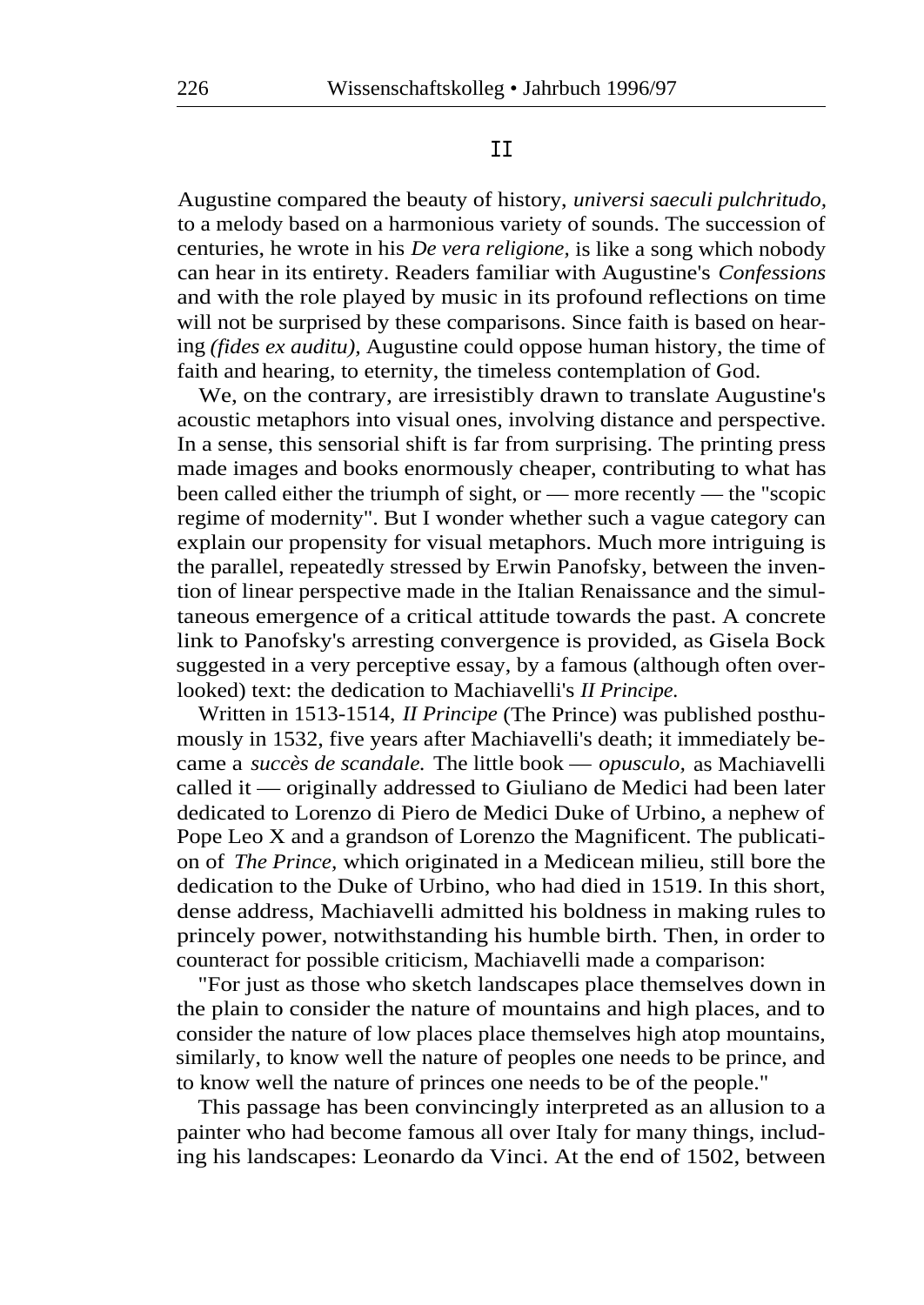October and December, Machiavelli spent a few months in Imola as an official ambassador of the Florentine Republic at the court of Cesare Borgia, son of Pope Alexander VI and the much dreaded Duke of Romagna. During his stay at Imola, Machiavelli must have met Leonardo, who had been hired by Cesare Borgia as a military engineer. A few months later, Leonardo gave a stunning example of his craftsmanship in sketching "the nature of low places from atop", in his famous map of Imola.

In May 1504, Machiavelli signed an advance payment to Leonardo for a fresco on a wall of Palazzo della Signoria, representing an episode of Florentine history: the *Battle ofAnghiari.* The fresco was left unfinished and is now lost. A short description of the same battle, in the handwriting of Machiavelli's secretary, Agostino Vespucci, was found among Leonardo's papers, in the so-called *Codice Atlantico.* In the light of this tantalizing but scanty evidence, the conversations that presumably took place between those two men are only a matter of speculation. But Machiavelli's passionate concern for "la verità effettuale della coca", "the truth of the thing as it is", as well as his scornful dismissal of those who wrote about ideal, purely imaginary states (Principe, ch. XV) may well have been, if not inspired, at least reinforced by Leonardo's detached, analytic approach to reality.

The aforementioned quotation from *The Prince* is followed by the famous, or infamous, remark about the nature of power: a man who tries to be good in all circumstances, Machiavelli writes, will be ruined, since he must live among so many people who are not good. Machiavelli's alleged cynicism — more appropriately, his tragic awareness that reality is as it is — was in a sense the outcome of his passionate plea for theoretical detachment. The lessons he drew from the craft of perspective, in comparing himself to "those who sketch landscapes", can be spelled out as follows: 1) different points of view lead to different representations of political reality; 2) the prince's and the people's representations of their own respective position is equally limited; 3) the only way to achieve objectivity is to be, in a metaphorical sense, a distant observer: an outsider — as Machiavelli himself was in 1513-1514.

We are far from the Augustinian model: not so much because Machiavelli's cognitive metaphor was based on sight, rather than on hearing, but, more importantly, because instead of a model based on divine accommodation, leading from truth (Judaism) to superior truth (Christianity), Machiavelli sketched a secular model based on conflict. Representations of political reality are conflictual, Machiavelli tells us, because political reality, rooted in human nature, is inevitably conflictual. Knowledge of human reality *as it is* can indeed be achieved, but only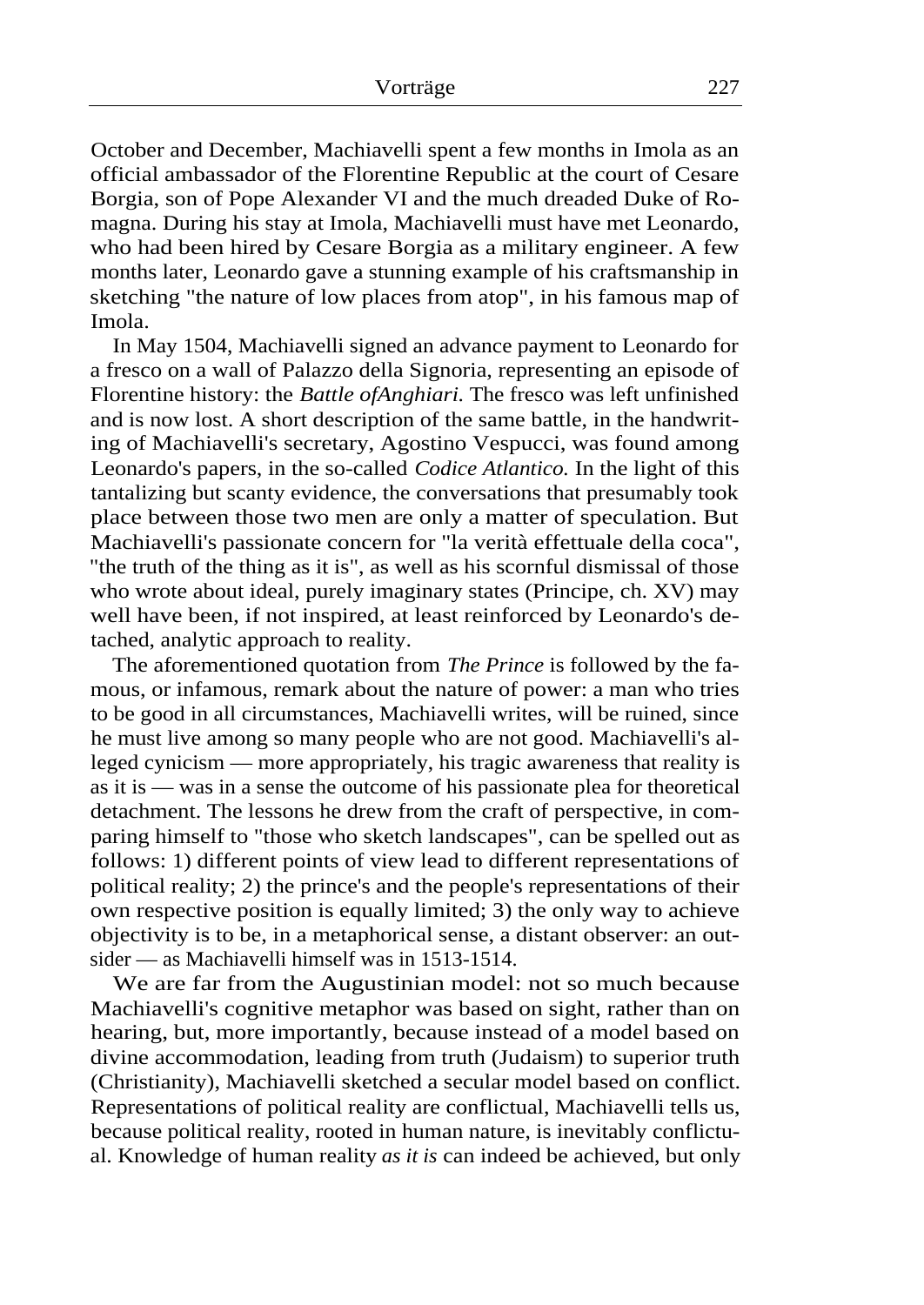through a specific point of view. Machiavelli's emphasis on conflict was based on his "long experience of modern things and continuous reading of the ancient" *(una lunga esperienza delle cose moderne et una continua lezione delle antique),* as he wrote in his dedication to the *Prince.* Both his political activity and his study of Roman history helped Machiavelli to develop the strikingly original view put forward in a famous chapter of his *Discorsi sopra la prima deca di Tito Livio (I,* 4): "Discord between the Plebs and the Senate of Rome made this Republic both free and powerful" — a view reworked but not abandoned in his later *Storie Fiorentine.* 

Since its publication, Machiavelli's *Prince* had been the target of debates, praise and refutations that went on for centuries (and in a sense still do). An attempt to trace the specific impact of the passage in which Machiavelli compared himself to "those who sketch landscapes" might seem a waste of time. The "scopic regime of modernity" would provide a quicker explanation. But a slower, more analytic approach may lead to some unexpected results.

In 1646, more than one hundred years after its posthumous publication, Machiavelli's *Prince* was the center of an exchange of letters between Descartes and his affectionate pupil, Elisabeth, Princess of Palatinate. After having read and commented on a draft of Descartes's *Traité des passions de l'âme* (Treatise of Soul's Passions), Elisabeth asked Descartes about his opinions concerning social and political life *(la vie civile).* They decided to read Machiavelli's *Prince* together. Either in August or in September 1646, Descartes, then in Holland, addressed to Elisabeth in Berlin a detailed comment on several passages of the *Prince,* albeit neither Machiavelli's name nor the title of his book were mentioned. This is not surprising: the *Prince,* which had been included in the Index of Prohibited Books, was regarded as an impious and heretical work by Catholic and Protestants alike — and certainly unfit for a royal Princess. In order to hide their exchange of letters on such a dangerous subject, Elisabeth asked Descartes to send his correspondence to her younger sister, Sophie, then in her teens. Descartes complied and at the end of his letter prudently suggested that Elisabeth use a cipher in her further letters (which she didn't).

The relevance of these details will appear soon. For the moment I will limit myself to noting that Machiavelli's comparison with "those who sketch landscapes" is among the passages that Descartes quoted (in French) and commented upon. In some cases, as in this one, he expressed his disagreement. "A pencil can only represent things from afar," he wrote, "but the actions of Princes are often inspired by circumstances that are so private that they can be guessed only by the Princes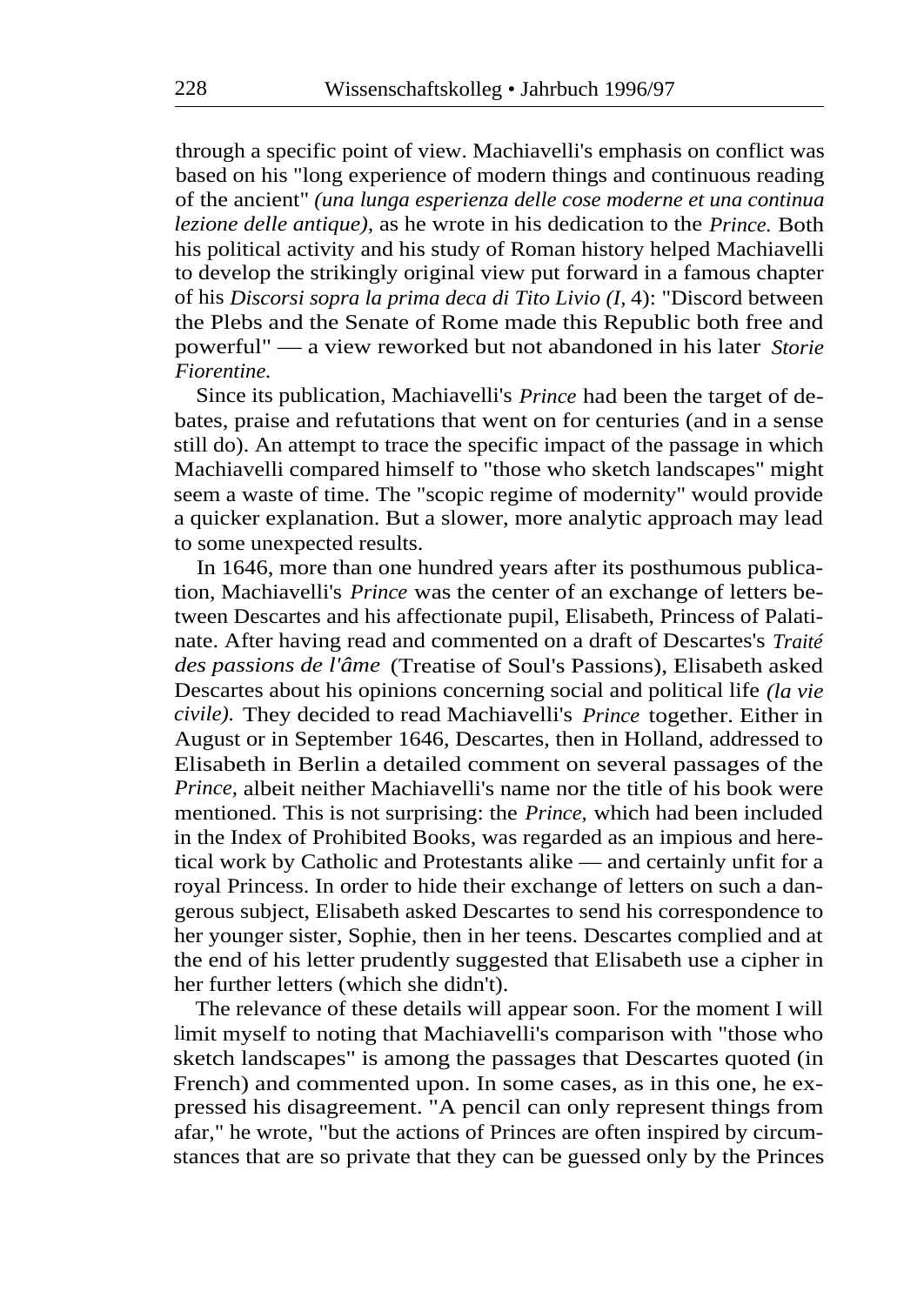themselves, or by somebody who for a long time has shared their secrets."

By stressing the special role of the princes, Descartes reestablished the hierarchy (both social and cognitive) that Machiavelli had subverted with his egalitarian metaphor.

The letters exchanged between Descartes and Elisabeth remained with Sophie, who later became Electress of Hannover. A few decades later, Leibniz, Sophie's *protégé,* then a passionate hunter of Descartes's manuscripts and letters, must have found them. Leibniz was obviously familiar with Machiavelli's *Prince:* but the comment made by Descartes on the comparison with "those who sketch landscapes" must have attracted his attention. The double reference to Descartes, and to Machiavelli, must have inspired a famous passage in the *Monadologie:* 

"Just as the same city viewed from different sides appears to be different and to be, as it were, multiplied in perspectives, so the infinite multitude of simple substances, which seem to be so many different universes, are nevertheless only the perspectives of a single universe according to the different points of view of every Monad."

Perspective, for both Machiavelli and Leibniz, was a cognitive metaphor that allowed the construction of a model based on a plurality of viewpoints. But Machiavelli's model was based on conflict, Leibniz's on the harmonious coexistence of an infinite multiplicity of substances, which ultimately implied the nonexistence of evil. In his *Théodicée,*  Leibniz spoke of "the inventions of perspective", the anamorphic images whose confused aspect vanishes as soon as they are seen either from a specific point of view or through a mirror, and compared them to the inadequacies and imperfections of the little worlds which are overcome by the perfection of the Great World, that is God. Echoes of these theologial concerns can be found in the later varieties of *Historismus.* At the very beginning of this tradition we find the theologian and philosopher Johann Martin Chladenius, whose highly original developments of Leibniz's thought have been brilliantly analyzed by Reinhart Koselleck, among others. Chladenius argued that both the historians' evidence, whenever it is the result of human intention, and the historians' writings are connected to distinct *Sehe-Punckte,* or "view-points" — an expression which, he remarked, Leibniz had used, probably for the first time, in a general, not strictly optical sense. But the emphasis on the divergence, more than on the ultimate harmony, between the accounts of any historical event shows that Chladenius had read Leibniz through Machiavelli. "A rebellion will be perceived in different ways by a faithful subject, a rebel, a foreigner, a courtier, a citizen, a peasant": this remark by Chladenius, which seems obvious today (but for a long time wasn't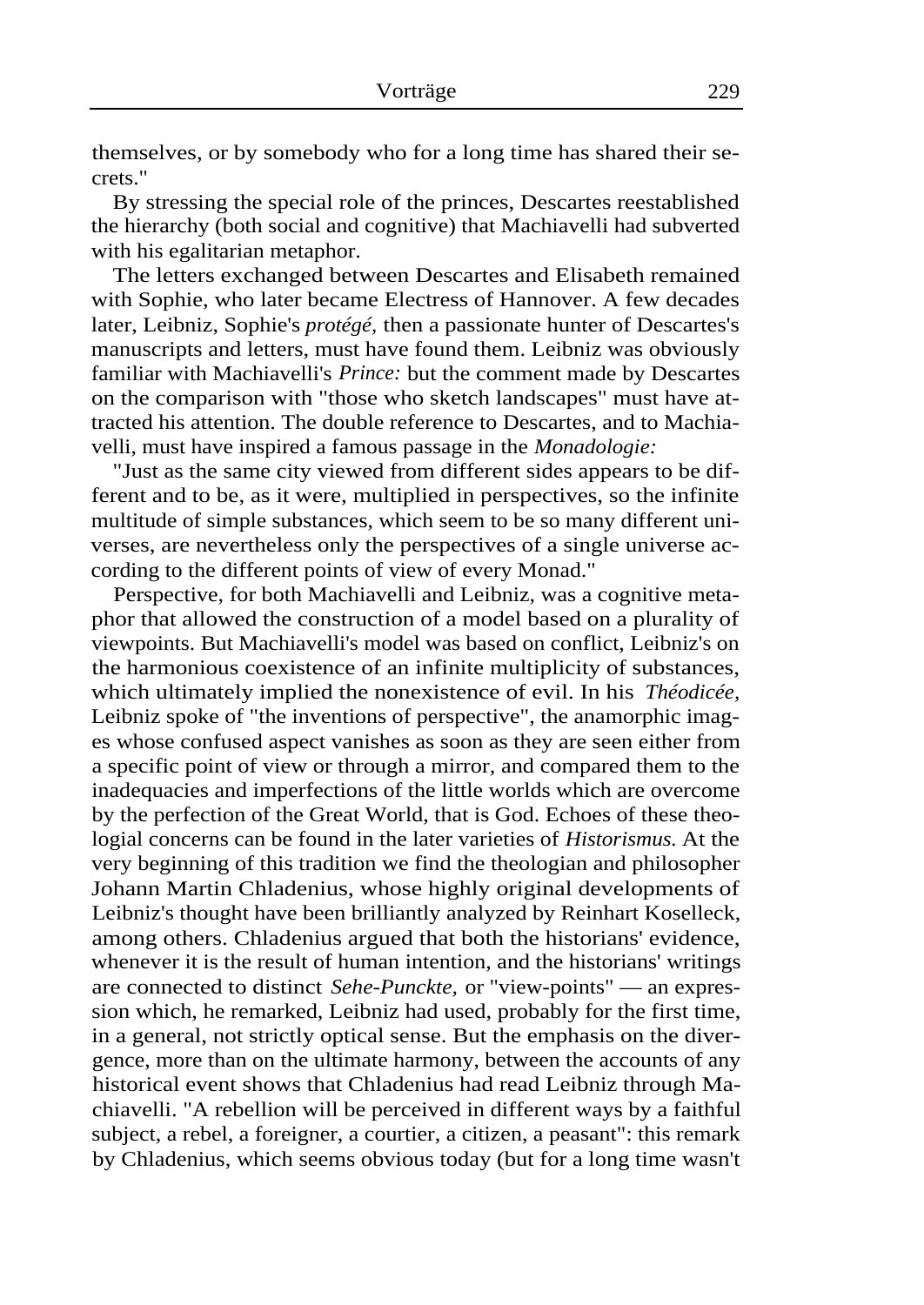obvious at all), rephrased Machiavelli's opposition between the prince, as viewed by the people, and the people as viewed by the prince. This example shows that the cognitive models I am talking about can be fully appreciated only in a *longue durée* perspective — a word which I use deliberately, not in order to make a silly pun, but for reasons I will explain soon.

The three models that had been sketched by Augustine in the Vth century, by Machiavelli in the XVIth century, and by Leibniz in the XVIIth century, can be associated, for the sake of simplicity, with accommodation, conflict, and multiplicity. A few examples will suffice to stress their long-term impact. Hegel's philosophy of history combined Machiavelli's conflictual model with a secularized version of Augustinian accommodation. The reworking of the conflictual model in the work of Karl Marx, that great admirer of Machiavelli, is also obvious. And there is no need to recall the crucial role played by perspectivism in Nietzsche's intellectual fight against positivist objectivity. Metaphors related to distance and perspective played and still play an important role in our intellectual tradition.

## **TTT**

In the first part of my talk I mentioned the Christian ambivalence towards the Jews. This was of course an intrinsic feature of the Christian religion since its very beginnings. In his letter to the Romans (11: 16ff.), Paul, the Jewish "apostle to the Gentiles", had expressed his deeply ambivalent feelings through a comparison: the Gentiles converted to Christianity were a wild olive tree, which had been grafted upon a good olive tree (the Jews), whose branches had been broken as a punishment for their infidelity. Later, distance and continuity were conveyed through the claim that Christians were "the true Israel", *verus Israel:* a highly polemical self-definition, addressed on the one hand against the Jews, on the other against those Christians who, like Markion in the 2nd century, thought that Jesus, the benevolent God, had nothing to do with the Evil God of the Old Testament. Markion's ideas never did completely disappear from Christian culture or subculture, but nor did they prevail: otherwise we would not be here, I guess (a safe guess, since it cannot be tested) discussing distance and perspective. Markion's defeat is embodied by the Christian Bible, displaying the physical contiguity of the two Testaments within a single volume or *codex.* The consequences of that defeat cannot be overrated. Continuity and distance, closeness and hostility, continued to shape the relationship — probably unique in the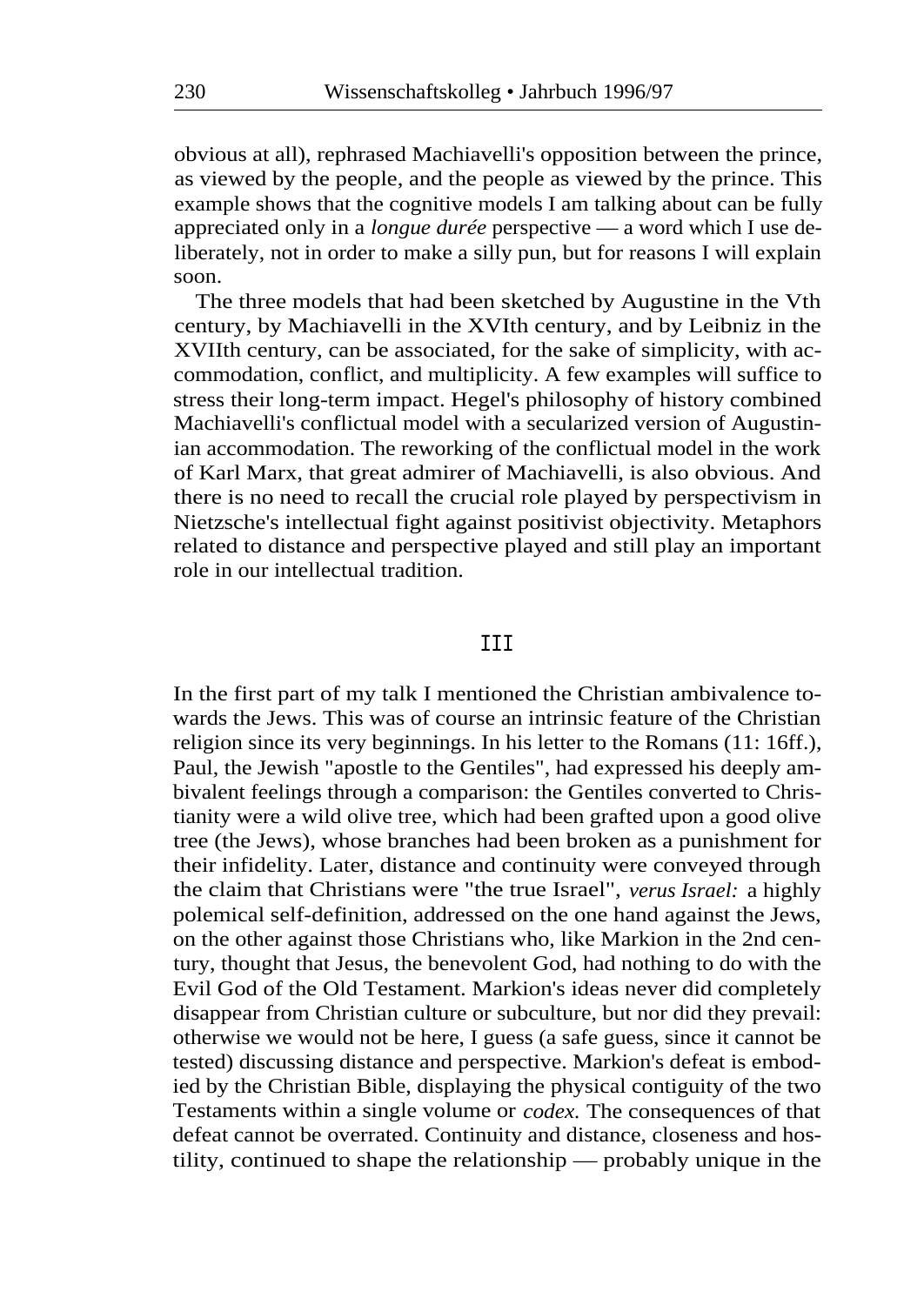history of world religions — between Christians and Jews. A far from obvious consequence of this obvious fact was Augustine's argument that Jewish rituals were at the same time true and superseded: a claim that a cultivated pagan like Volusianus, the Roman senator who had triggered it with his questions, must have regarded as a sheer absurdity.

As Augustine stressed in his *De civitate Dei (XII,* 4, 1) we know that Plato's teaching took place once, and only once, in Athens, just as we know that Jesus Christ died once, and only once, for our sins. The emphasis on the uniqueness of the Incarnation led to a different perception of human history. The core of the current historiographical paradigm is, I would argue, a secularized version of the accommodation model, combined with conflict and/or multiplicity, in various proportions. Metaphors like perspective, points of view, and so forth, graphically embody this approach to the past. As you have seen, I could not refrain from using these metaphors in my talk: a proof, albeit minuscule, of their pervasiveness in current historiographical discourse. But their secular garb should not conceal their origin, which is Augustinian. Our cognitive approach to the past has been affected by a Christian attitude of superiority towards the Jews. To put it differently: the words *verus Israel,* "the true Israel", as a self-definition of Christianity, were the birthplace of a conception of historical truth that is still — to use a deliberately comprehensive expression — our own.

I found this finding rather disturbing — a feeling which others, both Jews and non-Jews, might also share. But after all, the context in which an idea originates does not imply an iron constraint on its later uses. Augustine interpreted the plunder of Egyptian silver and gold jewelry by the children of Israel *(Exodus,* XII, 35-36) as a model for the Christian attitude towards the cultural legacy of the pagans. As we know, all cultural legacies are constantly appropriated and reworked. Who will plunder and appropriate our notion of history, possibly rejecting its conceptual core, embodied in the metaphor of perspective?

I have no answer to this question. But there is no doubt that two of three models I identified in my talk have been recently challenged, either directly or indirectly, and with different degrees of relevance. The accommodation model is directly threatened by fundamentalists of all kinds; the conflictual model has been scornfully rejected as a piece of antic by those who believe that history has come (as they pompously say) to an end. The multiplicity model, by contrast, has become more and more fashionable, although in a skeptical version that assumes that each group in society — whether based on gender, or on ethnicity, or on religion and so forth — is committed to its own set of values, and ultimately enclosed within it. Perspective, we are told, is good because it